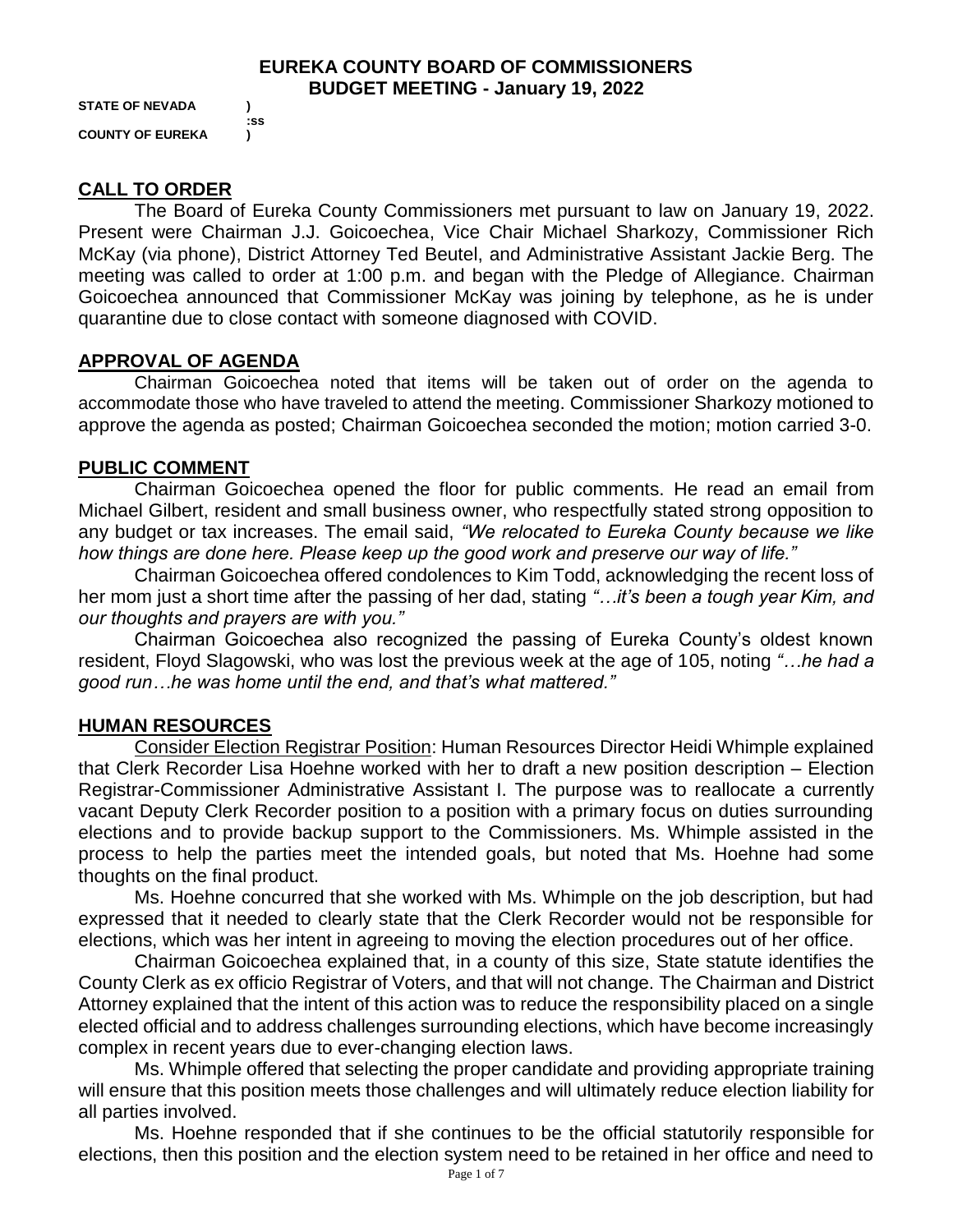be directly supervised by her. She eventually agreed to make some edits to the proposed job description and return later in the meeting for possible action.

Continued Discussion – Election Registrar: Ms. Hoehne returned later in the meeting and requested that the Board not approve the proposed job description, but instead allow her to place a request on the next agenda to fill the vacant Deputy Clerk Recorder position. She asked that the election worker job descriptions and hiring requests, listed on the January  $20<sup>th</sup>$  agenda, be tabled to a future meeting as well.

#### **FISCAL YEAR 2022-2023 BUDGET – PERSONNEL REQUESTS**

Tentative Budget: It was stated that all budgets are tentative and subject to revision before adoption of the final budget at the statutory public hearing scheduled in May.

Current Vacancies: Comptroller Kim Todd reviewed positions that are presently vacant, but approved and budgeted in the current fiscal year, as follows: CLERK RECORDER vacancies include a Deputy Clerk Recorder and a casual worker (300 hours for elections). PUBLIC WORKS vacancies include a casual worker (Crescent Valley buildings & grounds/office), a full-time worker (Crescent Valley water department, with time split among several categories), a Swimming Pool Supervisor, and another casual (750 hours for parks). DISTRICT ATTORNEY vacancies include a Chief Deputy District Attorney, a Legal Secretary, and a casual worker. SHERIFF vacancies include two Dispatchers (one pending resignation), and four Deputies (one Eureka patrol; three detentions).

New Personnel Requests: The Board entertained requests for additional personnel, noting that some requests may be calculated into the budget in order to show the financial impact, but are subject to final approval later in the budget process.

**District Attorney:** District Attorney Beutel requested an investigator position, but asked for the flexibility to utilize contract services for investigations. He explained it is problematic for District Attorneys to conduct their own investigations because they cannot serve as prosecutor and be called as a witness.

**Senior Center Program:** Director Millie Oram said she had planned to request moving a Crescent Valley casual worker to ¾-time, but after visiting with Public Works, would like to request that the position be moved to full-time. This would help with the high turnover rate experienced with casuals and the extra hours could be used by Public Works for janitorial work. Ms. Oram announced that she plans to retire in May of 2023, so the upcoming budget should include salaries for overlap, of at least a couple months, to allow for training a new Director.

**Public Works:** Jeb Rowley said Public Works would like to continue funding an operator position that is currently half-funded by an area mine under a Memorandum of Understanding. A representative of the mine voiced some consternation over funding a wage increase, so the MOU is again under negotiations. Mr. Rowley explained that this shared funding has provided an operator, on a half-million dollar piece of County equipment, solely assigned to the JD Ranch Road. If the shared funding does not continue at an equitable level, it will not be feasible for the County to continue maintaining that road at the level it has been.

**CVTAB:** Nona Kellerman said the Crescent Valley Town Advisory Board would like the County to consider reinstating its casual secretary position. The duties are currently being covered by a utility worker. After some discussion, the Board agreed to see what the budget will look like with an added casual (10-19 hours per week), with the utility worker's 400 hours (currently assigned to CVTAB) moved back into the water department.

Ms. Kellerman added that the Town Board would like to see an increase to its meeting stipend, which is currently \$45.00 per meeting. The Board asked how the stipend originated, and whether it was set by resolution, ordinance, or some other means. Ms. Kellerman answered that it was in place when she began as Board secretary in 2012. Staff agreed to research it.

**Sheriff:** The Sheriff's budget (current fiscal year) has four officers assigned to Crescent Valley, four officers assigned to Eureka, five administrative staff (including Sheriff and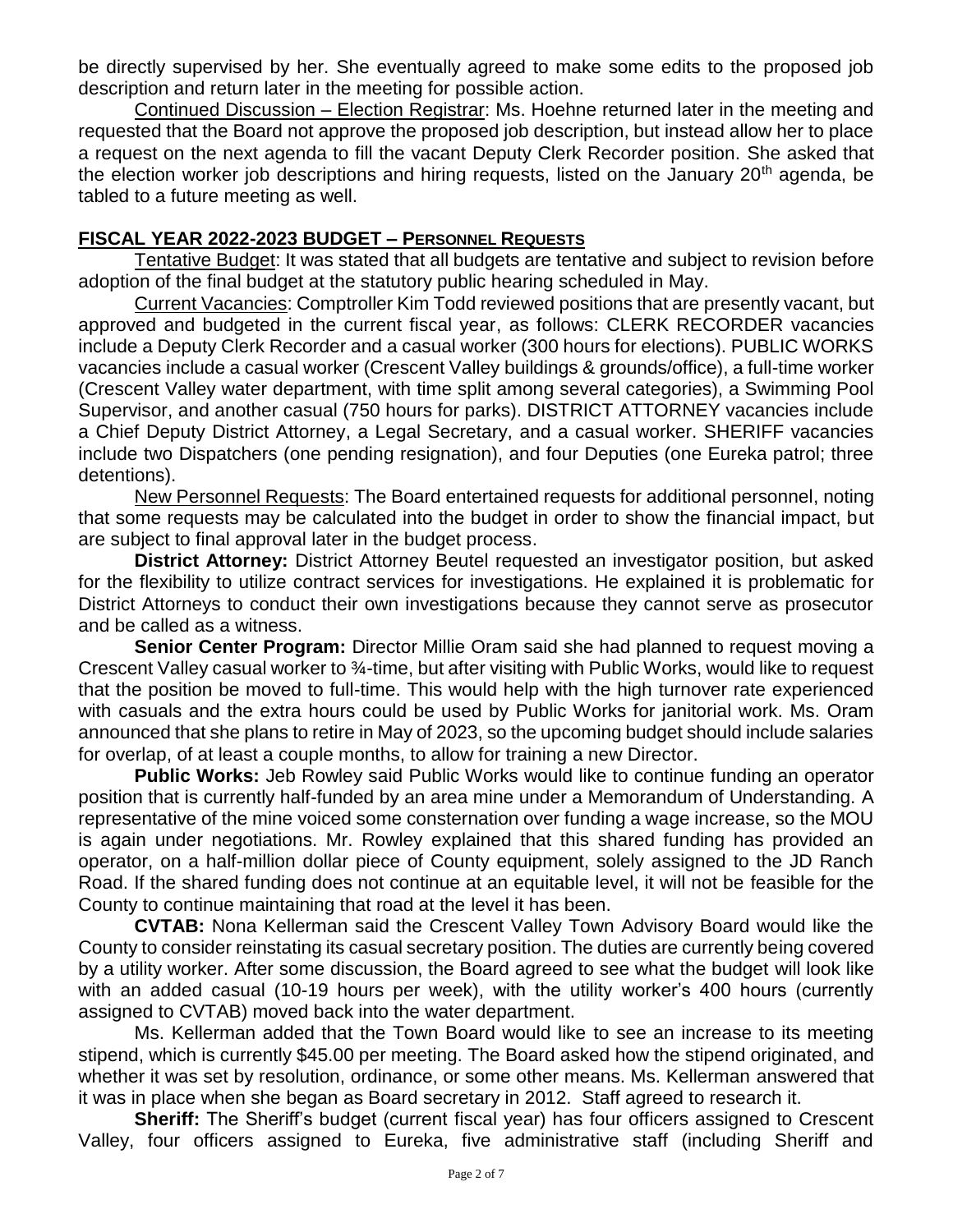Undersheriff), five communication staff, five detention/jailers, and one casual bailiff position. *Note: Seven of these positions were currently vacant.* 

Sheriff Watts requested 9.5 new positions – two additional Dispatchers, four additional Deputies in Crescent Valley, 3.5 additional Deputies in Eureka, and asked to increase the casual Bailiff to full-time. He explained this would allow two Dispatchers and four Deputies (two in Eureka and two in Crescent Valley) to be on duty 24/7, with a supervisor on duty 12 hours per day. The Sheriff contended that converting the five full-time detention Deputies to patrol, and adding the requested Deputies would allow for two Sergeants and eight Deputies up north, and two Sergeants and eight Deputies down south (this does not include the Sheriff and Undersheriff).

Chairman Goicoechea noted, as stated earlier in the meeting, that he and his fellow Commissioners will make final personnel decisions at a future meeting, but he told the Sheriff, *"I'll tell you right now…I'm a hard 'no'. That is just completely out of touch."* 

Commissioner McKay asked the Sheriff to prioritize the 9.5 positions and bring it back to the Board. He emphasized that he wanted it prioritized down to a single position so the Board could understand where the Sheriff felt there was the greatest need.

## **FISCAL YEAR 2022-2023 BUDGET – COLAS & MERITS**

Cost of Living Adjustment: Ms. Todd provided cost projections based on COLAs (cost of living adjustments) of \$0.50, \$0.75 or \$1.00 with or without merit increases, including a comparable COLA/merit for salaried employees. Elected officials' salaries are set by statute and they are only eligible for raises when authorized by the Legislature.

| Merits (no COLA) | COLA               | $COLA + Merits$ | Comparable/Salaried |
|------------------|--------------------|-----------------|---------------------|
| \$100,966        | $$0.50 = $94,000$  | \$195,000       | $3.24\% = $24,000$  |
|                  | $$0.75 = $141,000$ | \$242,000       | $4.35\% = $32,500$  |
|                  | $$1.00 = $188,000$ | \$289,000       | $5.46\% = $41,000$  |

Staff commented on several years, in the County's recent history, of no COLAs and even a short hiatus on merit increases, as well as the increased cost of groceries, gas, and other goods, which have escalated at an even higher rate due to the pandemic.

Chairman Goicoechea agreed there have been some lean budget years during his tenure as Commissioner, including a hiring freeze and years without any raises for employees. He said the County has some valuable employees and he prefers taking care of existing staff before adding more staff. He also felt it was time to start investing in infrastructure again.

Commissioner McKay said he shared the Chairman's philosophy and would rather invest in retaining existing staff and would hate to see good employees lured away by high mine wages. He said he would support a \$1.00 COLA.

Chairman Goicoechea responded that Commissioner Sharkozy had just slipped him a piece of paper supporting a \$1.00 COLA. He asked the Comptroller to prepare budget projections utilizing the COLA and merit combined option tentatively agreed upon by the Board. He noted that a decision will be made on the requested new personnel before a final determination is made on any wage adjustments.

# **FISCAL YEAR 2022-2023 BUDGET – CAPITAL OUTLAY REQUESTS**

Television District: Television District Board members, President Bill Leppala and Randy Klatt, along with technician Paden Hilyard, were in attendance representing the Television District. They explained the capital project planned for FY 2023 is an upgrade of the transmitter site on Argenta Ridge, which will correspondingly merge the site onto the new distribution system. The latest project estimate of \$141,000.00 could increase by 10% up to 40% (worst-case scenario) due to manufacturing issues and supply chain delays. There are no capital projects planned at other tower sites, and with recent upgrades no failures are anticipated, but the Television District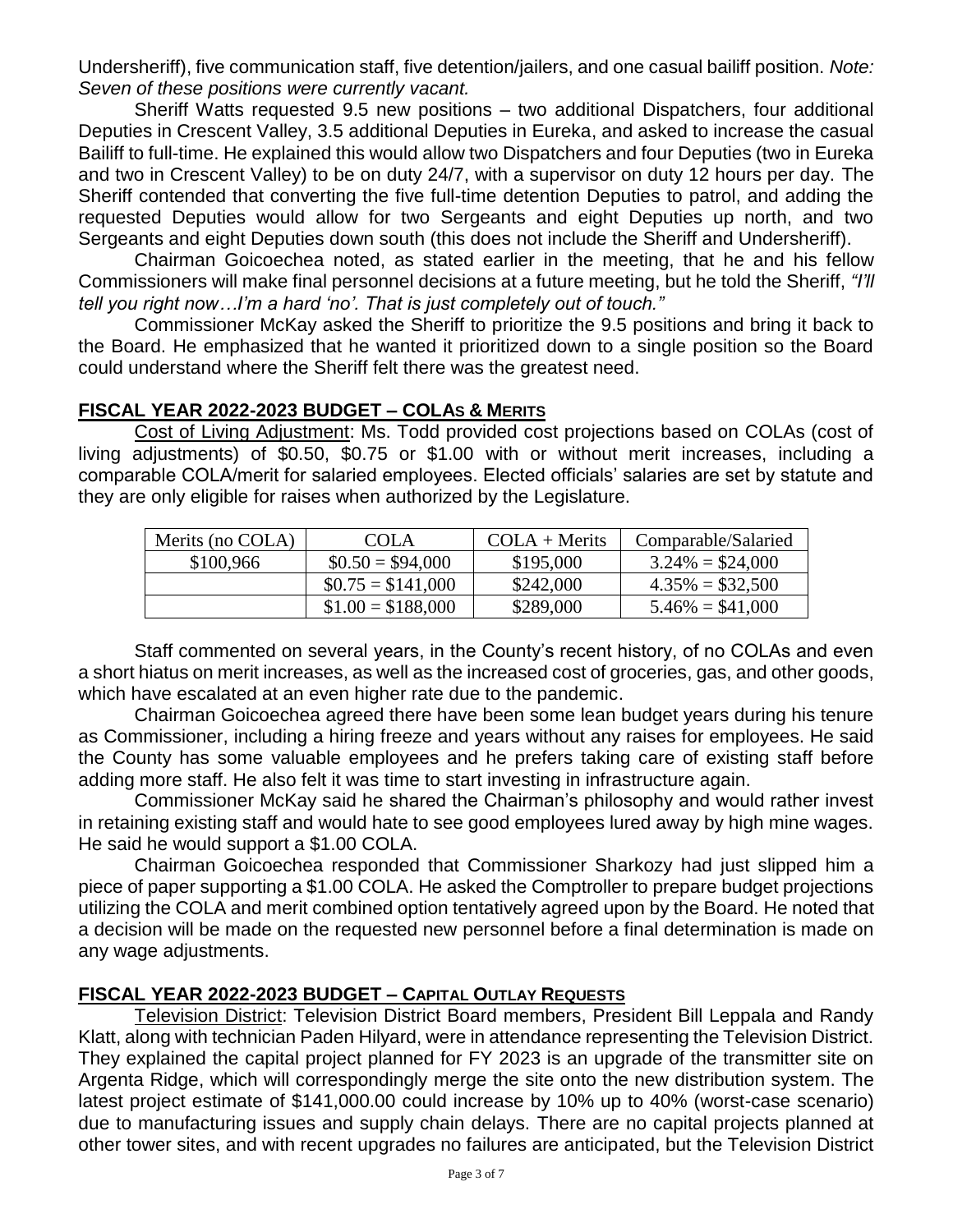said it would like to budget some contingency. Based on this discussion, everyone agreed to budget \$160,000.00 for capital outlay in the upcoming fiscal year.

Commissioner Sharkozy motioned to tentatively budget \$160,000.00 for capital outlay in the Television District budget for Fiscal Year 2023; Commissioner McKay seconded the motion; motion carried 3-0.

Library System: Earlier in the day, the Chairman and Public Works Director met with staff from the Elko-Lander-Eureka County Library System concerning needed upgrades at the Eureka Library to address handicap access, design issues, and front desk reconfiguration. Chairman Goicoechea admitted he hadn't been in the library for years and was a bit embarrassed at the condition it was in. He agreed the building was overdue for some upgrades.

Jeb Rowley referenced the original plans for the building, which was constructed over 40 years ago (dedicated in 1981). A lot has changed in 40 years and he felt an architect or engineer should be engaged for professional assessment in order to properly address building, accessibility, utility, and technology issues. He felt money could be found in the current fiscal year to begin the preliminary design, and recommended budgeting \$75,000.00 in FY 2023 for preconstruction services and design. Actual construction costs can be estimated during budget talks for FY 2024, and he felt this might require another \$75,000.00.

Commissioner Sharkozy motioned to tentatively budget \$75,000.00 for capital outlay to address needed upgrades at the Eureka Library in the Fiscal Year 2023 budget; Commissioner McKay seconded the motion; motion carried 3-0.

Capital Improvement Requests: Ms. Todd gave a detailed review of capital improvement requests submitted to her office for the tentative budget *(items noted with an asterisk [\*] are carryovers from the current fiscal year)*.

#### **General Fund – Capital Improvement Requests**

- Ambulance Equipment (12-lead ECGs) \$185,000.00 (5 are needed, this is for 3)
- Elections (contingency) \$5,000.00
- Computer/Network Upgrades (including LTE<sup>\*</sup>) \$1,277,000.00
- Sheriff Equipment (Search & Rescue UTV & outfitting, UTV trailer w/911 mobile dispatch center; Communication Center consoles; Animal Control kennel/buildings) - \$280,000.00
- Buildings/Grounds (fire panel\*, EMS HVAC) \$51,000.00
- Fairgrounds (sewer upgrades<sup>\*</sup>); Crescent Valley Park (cameras) \$25,000.00
- Airport FAA Grant (plow building\*; hangar upgrades\*) \$669,000.00 *(Note: \$605,000.00 reimbursable by grant.)*
- Public Works/Natural Resources (map copier/scanner) \$9,500.00
- Justice Court (furniture, copier<sup>\*</sup>) \$14,000.00
- LEPC Grant (emergency items) \$30,000.00
- District Attorney (filing cabinets\*) \$15,000.00

#### **Road Fund – Capital Improvement Requests**

- Equipment Replacements (2 transports; dump truck; sweeper; 2 pickups\*) \$970,000.00 *(Note on transports and dump truck: budgeted to secure 'build slots'; will be received in FY 2024.)*
- Road Shop (oil room expansion\*) \$25,000.00

#### **RTC (Regional Transportation Commission) – Capital Improvement Requests**

• Overall County Road Maintenance Program - \$1,302,000.00 *(Note: Public Works will invite County Engineer to future meeting to go over road maintenance project multi-year planning and phasing options.)* 

#### **Agricultural Extension – Capital Improvement Requests**

• UNR Extension Project (possible carryovers<sup>\*</sup>) - \$200,000.00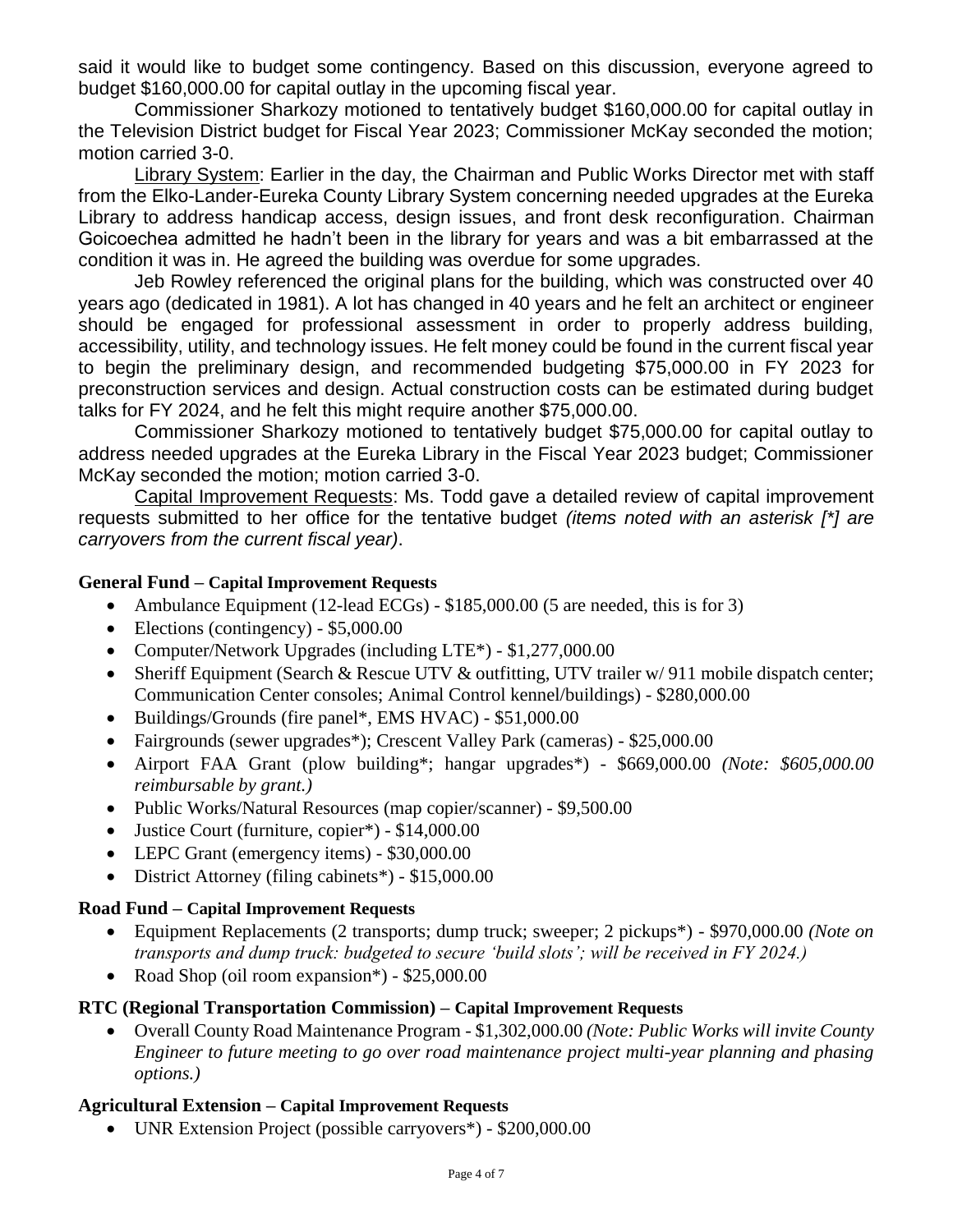#### **Building Maintenance Fund – Capital Improvement Requests**

- Various Building Repairs & Misc. Remodels (contingency) \$300,000.00
- Annex Generator\*/Clinic Generator \$200,000,00
- Fairgrounds Roof\*/Masonry Work \$150,000.00

#### **Capital Projects Fund – Capital Improvement Requests**

- Capital Outlay (CV maintenance truck\*; misc. equipment contingency) \$200,000.00
- County Car Pool (Public Works truck\*) \$60,000.00
- Data Processing Conversion (Commissioner agenda program) \$25,000.00
- Fire Equipment (contingency; paint) \$25,000.00
- Radio Upgrades (increases each year it is not used) \$250,000.00
- Sheriff Vehicle Replacement (5 vehicles) \$345,000.00
- Fiber Optic Network Infrastructure Upgrade (wireless Eureka, partial carryover\*) \$1,182,775.00
- Fiber Optic (Crescent Valley upgrades<sup>\*</sup>) \$205,000.00
- Diamond Valley Weed District (weed spray set-up/truck, trailer, tanks, etc.) \$230,000.00 *(Note: reimbursable with BLM grant.)*
- Devil's Gate Mainline Extension\* \$150,000.00
- Crescent Valley Cardlock\*/Tank Cleaning\* \$290,000.00

# **Recreation Fund – Capital Improvement Requests**

• Recreation Improvements - \$30,000.00

# **Water Mitigation Fund – Capital Improvement Requests**

• Test Well (Kobeh Valley and misc. well drilling\*) - \$300,000.00

## **Landfill Fund – Capital Improvement Requests**

- Landfill Capital Projects (recycling shed\*) \$25,000.00
- Trash Fence \$43,000.00

## **Assessor Technology Fund – Capital Improvement Requests**

• Technology Upgrades (contingency) - \$100,000.00

## **Recorder Technology Fund – Capital Improvement Requests**

• Recording Equipment Upgrades (contingency) - \$10,000.00

## **Justice Court Admin. Assessment – Capital Improvement Requests**

• Equipment Upgrades & Replacement (contingency) - \$50,000.00

## **Juvenile Court Assessment – Capital Improvement Requests**

• Equipment Upgrades & Replacement (copier\*) - \$11,000.00

## **Justice Court Facility Fund – Capital Improvement Requests**

• Justice Court Facility Improvements (contingency) – 50,000.00

## **Crescent Valley Town – Capital Improvement Requests**

- Community Center (Conex) \$8,000.00
- Fire Equipment (contingency) \$5,000.00
- Water Improvements/Repairs (contingency) \$75,000.00

## **Town of Eureka – Capital Improvement Requests**

- Water Department (utility truck\*) \$45,000.00
- Fire Equipment (contingency) \$5,000.00
- Water System Improvements (contingency) \$75,000.00
- Sewer System Improvements (contingency) \$20,000.00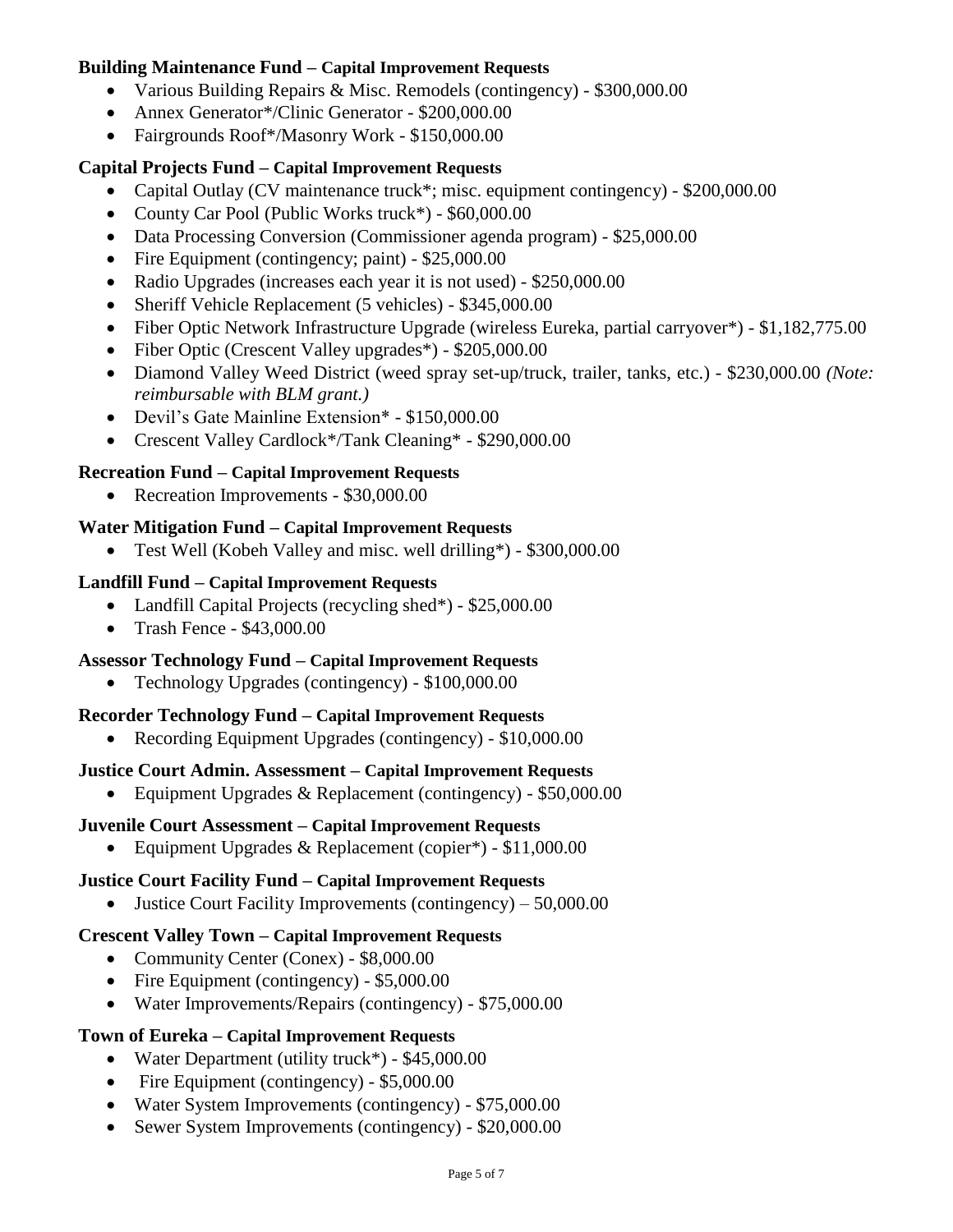#### **Devil's Gate Water Fund – Capital Improvement Requests**

• Water System Improvements (contingency) –  $$75,000.00$ 

## **Eureka Television District – Capital Improvement Requests**

• TV District Improvements (Argenta Ridge fiber) - \$160,000.00 *(As discussed earlier in the meeting.)*

# **Diamond Valley Weed Fund – Capital Improvement Requests**

• General Improvements (contingency)  $- $1,000.00$ 

Ms. Todd cautioned that, of all the funds, she had concerns that the balance in the Capital Projects Fund was at \$4.7 million, but capital outlay carryovers and new requests for that fund were nearly \$3 million.

Chairman Goicoechea responded that there is no way the County can spend that much. Similar to Commissioner McKay's request concerning personnel, he asked everyone to prioritize their requests and be prepared to justify priorities at the February  $7<sup>th</sup>$  meeting.

## **FISCAL YEAR 2021-2022 BUDGET – DEPARTMENTAL BUDGETS**

Juvenile Probation: Juvenile Probation Officer Steve Zimmerman presented the proposed budget for Juvenile Probation. The only change was a minimal increase to the medical line item to cover costs of his annual physical. Any changes to the grant-funded programs, simply reflected changes in pass-through grant amounts.

Ambulance & EMS: EMS Director Kenny Sanders said the increases in his operating budget reflected the rising cost of fuel and potential computer/software replacements.

Senior Centers: Program Director Millie Oram reviewed the proposed Senior Centers budget. Increases in the operating budget were due to rising costs of food, supplies, repairs, and fuel. Monies were budgeted for two potential replacement computers. She was able to decrease travel/training, telephone/fax, and machine maintenance. Overall change was a net increase of about \$10,000.00. Ms. Todd noted that significant portions of the Seniors Program expenses are reimbursed by grants.

Treasurer; Public Guardian: Treasurer Pernecia Johnson sent an email outlining the minimal increases requested in her budgets. An overall increase of \$1,750.00 in the Treasurer's budget was for postage and machine maintenance, which have been under budgeted.

A \$3,000.00 increase in the Public Guardian budget was for travel/training since the office now has a ward in Reno that is visited once a month.

Clerk Recorder: Clerk Recorder Lisa Hoehne described proposed changes in her budgets. For Clerk Recorder, she decreased service/supplies, machine maintenance, microfilm, office supplies and postage; and increased data software, mining maps, and telephone/fax.

Recorder Tech Fund: She requested no changes to the Recorder Tech Fund budget.

Elections: Ms. Hoehne expects many election costs for FY 2023 to be similar to FY 2021. She increased data software contracts, budgeted for a scanner, and anticipates higher costs related to a Crescent Valley polling place (equipment, legal advertising, paper/print costs, ballots, etc.). She decreased travel/training.

District Court: Ms. Hoehne budgeted an additional \$21,000.00 to cover a required court audit, computer replacement, and potential JAV System repairs. She made a slight increase to telephone/fax, and decreased court expenses by \$8,000.00.

Assessor: Assessor Michael Mears stated he had no proposed changes to his two budgets. He wanted to retain the \$15,000.00 budgeted in contract services for assistance in appraising the solar plant being built in northern Eureka County. Mr. Mears stated that he will be coming to the Board at some point in the future regarding management of the GIS program. Although there are currently no impacts to his budgets, this is part of succession planning as he intends to retire after one more term.